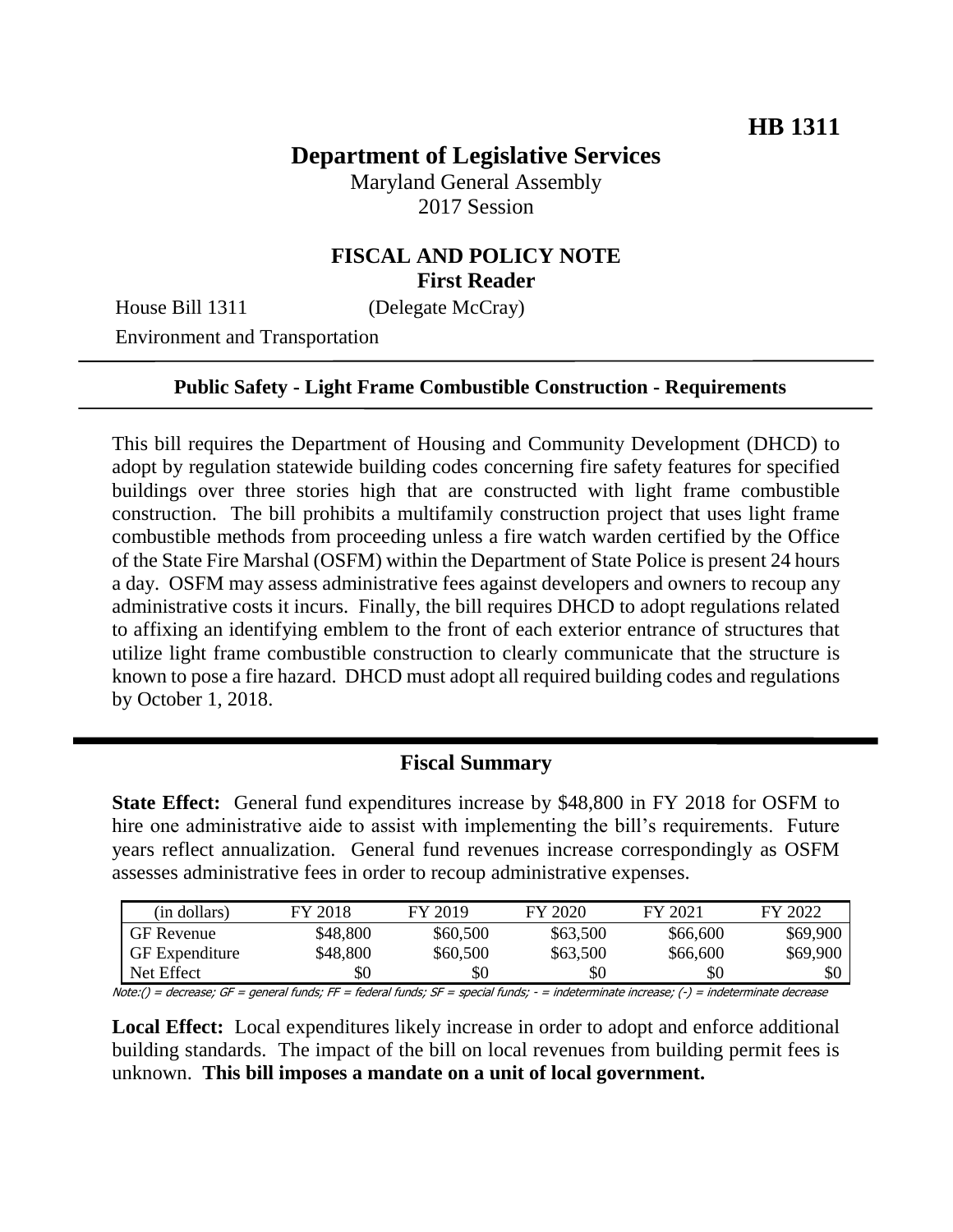**Small Business Effect:** Meaningful.

## **Analysis**

**Bill Summary:** "Light frame combustible construction" under the bill has the same meaning as "light frame wood construction" as defined in the International Building Code (IBC). IBC defines "light frame wood construction" as a type of construction in which the vertical and horizontal structure elements are primarily formed by a system of repetitive wood-framing members.

The bill requires DHCD to adopt a number of regulations related to buildings that are constructed using light frame combustible material by October 1, 2018. For instance, a building that has more than three stories and that was constructed using light frame combustible material must contain specified types of fire barriers and an automatic sprinkler system installed throughout the structure.

The developer or owner of the construction project must hire, train, and compensate the fire watch warden and any related expenses. A fire watch warden must maintain specified records and submit them to OSFM on a weekly basis. The State Fire Marshall may take appropriate action to abate any fire safety issues that arise during an affected construction project, including requesting that the appropriate local enforcement agency revoke the construction permit for the project.

**Current Law:** DHCD is required to adopt, as the Maryland Building Performance Standards (MBPS), the most recent version of IBC, including the International Energy Conservation Code (IECC), along with applicable modifications authorized in Title 12 of the Public Safety Article. Within 12 months of the release of each new version of IBC, DHCD is required to review the new version, consider modifications, and adopt specified modifications related to energy conservation and efficiency. DHCD is prohibited from adopting any modification that is more stringent than IBC, except that an energy conservation requirement may be more stringent than IECC. DHCD and local governments may also adopt by regulation the International Green Construction Code.

A local jurisdiction may adopt local amendments to MBPS if the local amendments do not (1) prohibit the minimum implementation and enforcement activities required by State law; (2) weaken the energy conservation and efficiency provisions; (3) except for specified exceptions, weaken the automatic fire sprinkler systems provisions for townhouses and one- and two-family dwellings; or (4) weaken the wind design and wind-borne debris provisions contained in the standards. If a local amendment conflicts with MBPS, the local amendment prevails in the local jurisdiction. A local jurisdiction that adopts a local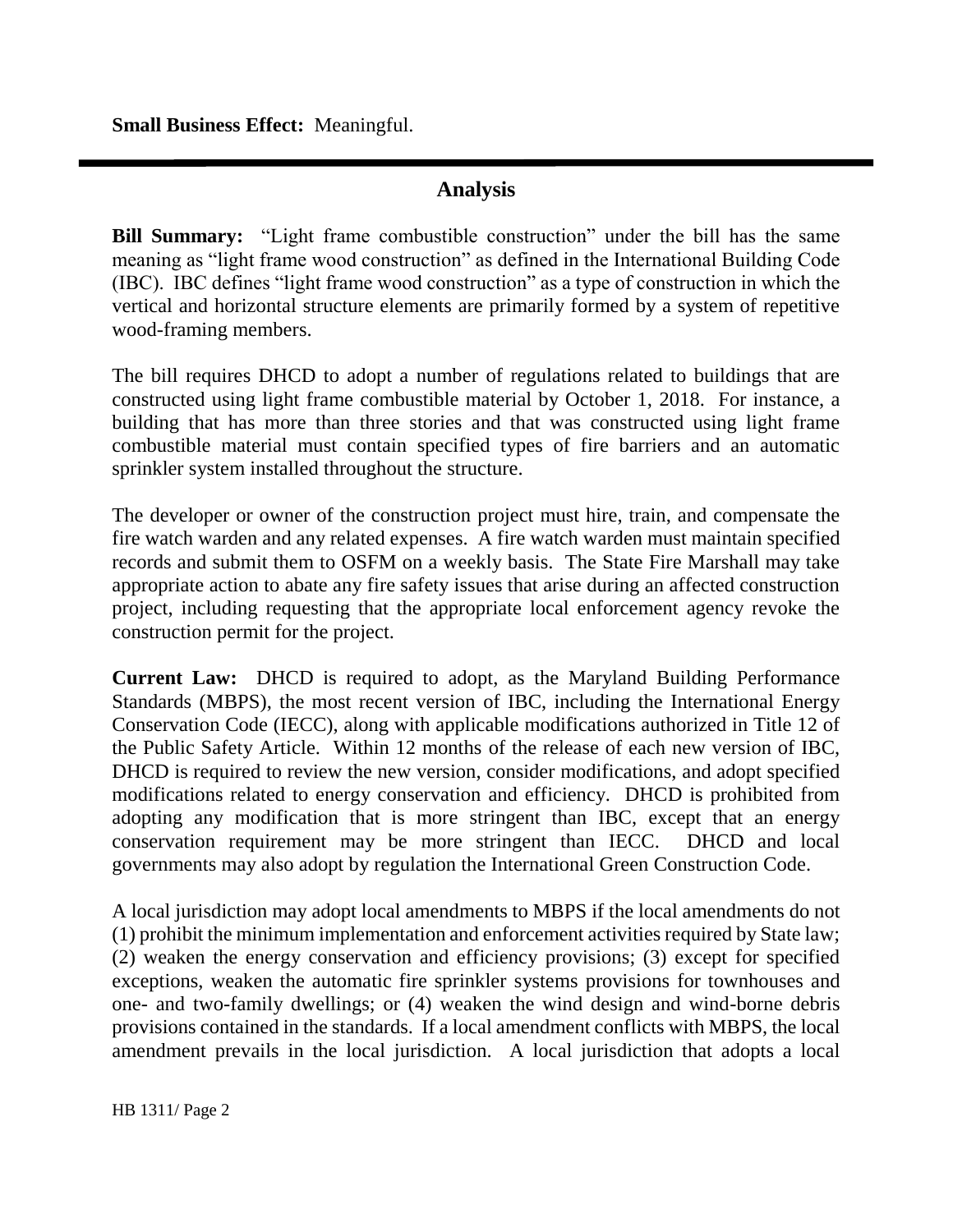amendment is required to ensure that the local amendment is adopted in accordance with applicable local law.

Local governments are responsible for the implementation and enforcement of MBPS, which includes, at a minimum, (1) review and acceptance of appropriate plans; (2) issuance of building permits; (3) inspection of work authorized by the building permits; and (4) issuance of appropriate use and occupy certificates. Any modification of MBPS adopted by the State must be implemented and enforced by a local jurisdiction no later than six months after the modifications are adopted by the State.

Under Maryland's Public Safety Article, in a jurisdiction in which building permits are issued, a sprinkler system must be installed in (1) each newly constructed dormitory, hotel, lodging, or rooming house, or multifamily residential dwelling for which the initial building permit is issued on or after July 1, 1990, and (2) each newly constructed townhouse for which the initial building permit is issued on or after July 1, 1992. Dwelling units not serviced by public water systems are exempt from the requirement to have a sprinkler system.

**Background:** DHCD currently incorporates by reference the 2015 IBC, including the 2015 IECC, with modifications, as MBPS. In general, the standards apply to all buildings and structures within the State for which a building permit application is received by a local government.

The International Code Council (ICC) develops and publishes IBC. ICC was established in 1994 as a nonprofit organization dedicated to developing a single set of comprehensive and coordinated national model construction codes, including IBC, which has been adopted by all 50 states as well as thousands of local jurisdictions.

**State Fiscal Effect:** General fund expenditures for OSFM increase by \$48,812 in fiscal 2018, which accounts for the bill's October 1, 2017 effective date. This estimate reflects the cost of hiring one administrative aide to collect, sort, and file the reports required under the bill and to notify jurisdictions in the State where reports have been received so that the jurisdictions can respond to audits or perform inspections as necessary. In addition, the aide is responsible for managing the issuance of licenses and maintaining files. The cost includes a salary, fringe benefits, one-time start-up costs, and ongoing operating expenses.

| <b>Total FY 2017 State Expenditures</b> | \$48,812 |
|-----------------------------------------|----------|
| Equipment/Operating Expenses            | 5,109    |
| <b>Salary and Fringe Benefits</b>       | \$43,703 |
| Position                                |          |